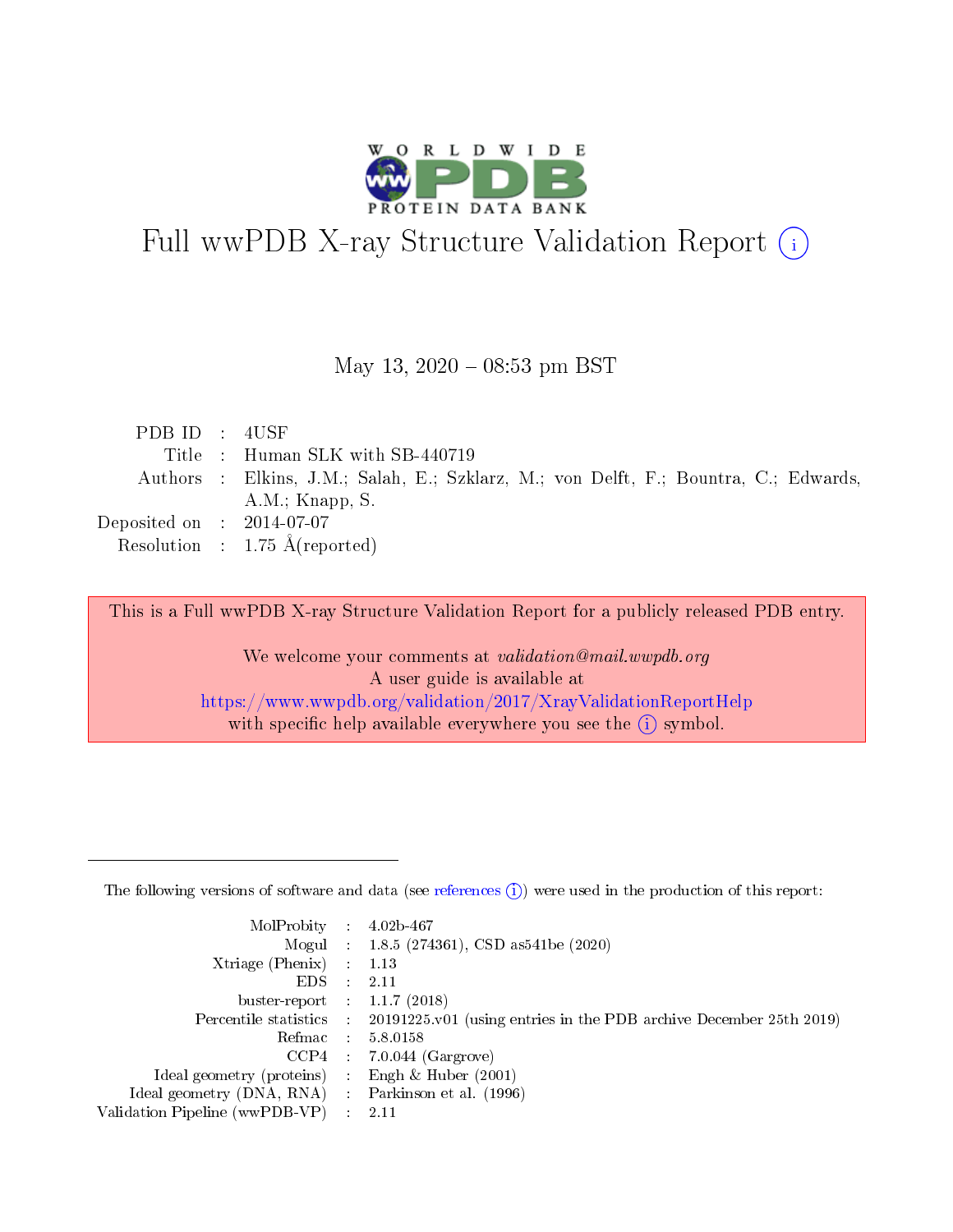# 1 [O](https://www.wwpdb.org/validation/2017/XrayValidationReportHelp#overall_quality)verall quality at a glance  $(i)$

The following experimental techniques were used to determine the structure: X-RAY DIFFRACTION

The reported resolution of this entry is 1.75 Å.

Percentile scores (ranging between 0-100) for global validation metrics of the entry are shown in the following graphic. The table shows the number of entries on which the scores are based.



| Metric                | Whole archive<br>$(\#\text{Entries})$ | Similar resolution<br>$(\#\text{Entries}, \, \text{resolution range}(\textup{\AA}))$ |  |  |
|-----------------------|---------------------------------------|--------------------------------------------------------------------------------------|--|--|
| $R_{free}$            | 130704                                | $2340(1.76-1.76)$                                                                    |  |  |
| Clashscore            | 141614                                | $2466$ $(1.76-1.76)$                                                                 |  |  |
| Ramachandran outliers | 138981                                | $2437(1.76-1.76)$                                                                    |  |  |
| Sidechain outliers    | 138945                                | $2437(1.76-1.76)$                                                                    |  |  |
| RSRZ outliers         | 127900                                | $2298(1.76-1.76)$                                                                    |  |  |

The table below summarises the geometric issues observed across the polymeric chains and their fit to the electron density. The red, orange, yellow and green segments on the lower bar indicate the fraction of residues that contain outliers for  $>=3, 2, 1$  and 0 types of geometric quality criteria respectively. A grey segment represents the fraction of residues that are not modelled. The numeric value for each fraction is indicated below the corresponding segment, with a dot representing fractions  $\epsilon=5\%$  The upper red bar (where present) indicates the fraction of residues that have poor fit to the electron density. The numeric value is given above the bar.

| Mol | Chain | $\perp$ Length | Quality of chain |    |    |
|-----|-------|----------------|------------------|----|----|
|     |       | 304            | 3%<br>86%        | 5% | 9% |
|     |       | 304            | 2%<br>87%        | 7% | 6% |

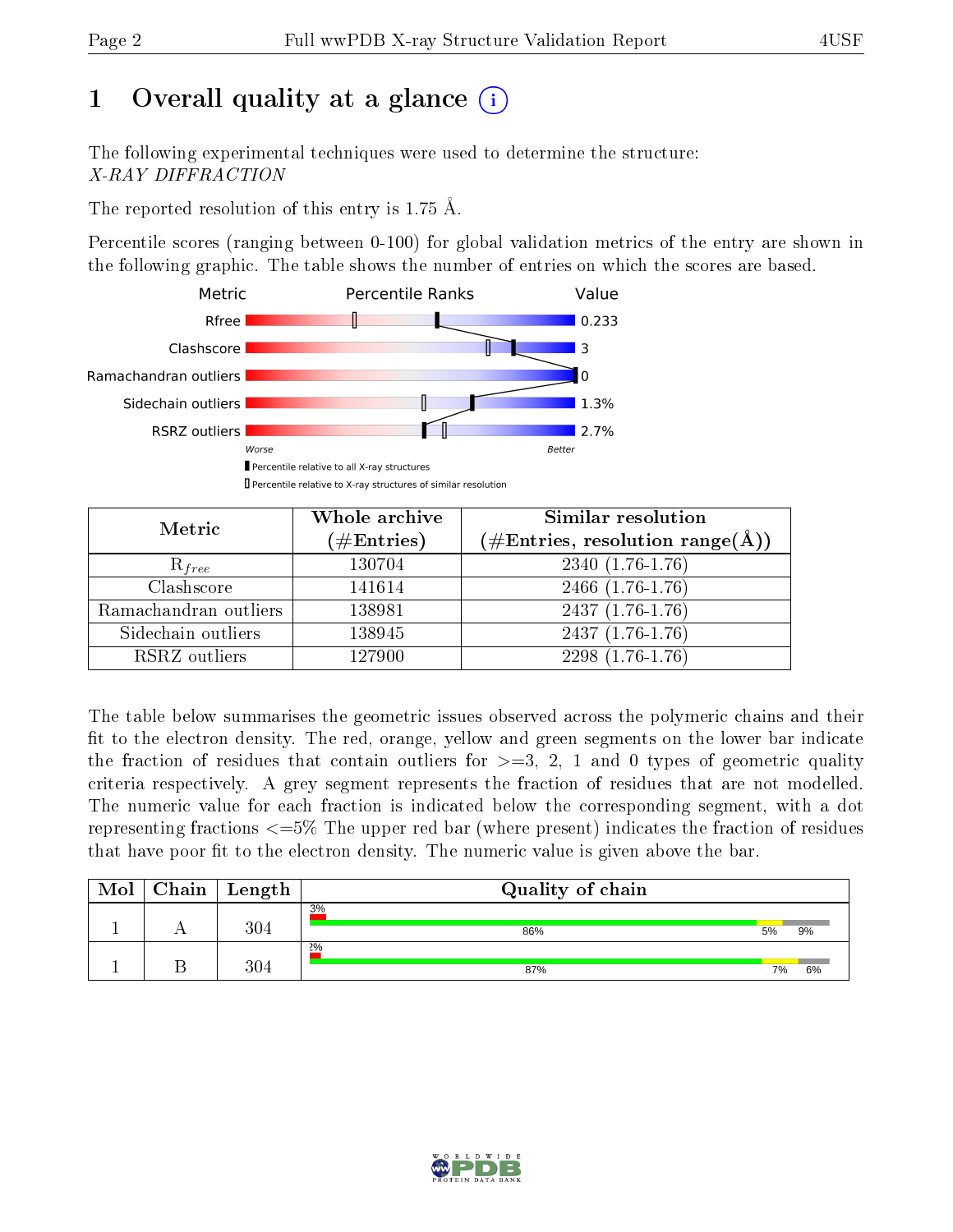# 2 Entry composition (i)

There are 3 unique types of molecules in this entry. The entry contains 5050 atoms, of which 0 are hydrogens and 0 are deuteriums.

In the tables below, the ZeroOcc column contains the number of atoms modelled with zero occupancy, the AltConf column contains the number of residues with at least one atom in alternate conformation and the Trace column contains the number of residues modelled with at most 2 atoms.

Molecule 1 is a protein called STE20-LIKE SERINE/THREONINE-PROTEIN KINASE.

| Mol | Chain   Residues | Atoms         |      |     |     | $ZeroOcc \mid AltConf \mid Trace$ |  |  |
|-----|------------------|---------------|------|-----|-----|-----------------------------------|--|--|
|     | 277              | Total<br>2220 | 1426 | 361 | 422 |                                   |  |  |
|     | 285              | Total<br>2276 | 1468 | 359 | 437 | 12.                               |  |  |

There are 6 discrepancies between the modelled and reference sequences:

| Chain | Residue | Modelled   | Actual     | Comment        | Reference  |
|-------|---------|------------|------------|----------------|------------|
|       | 17      | <b>SER</b> |            | expression tag | UNP Q9H2G2 |
| А     | 18      | <b>MET</b> |            | expression tag | UNP Q9H2G2 |
|       | 25      | THR.       | <b>LYS</b> | conflict       | UNP Q9H2G2 |
| B     | 17      | <b>SER</b> |            | expression tag | UNP Q9H2G2 |
| В     | 18      | <b>MET</b> |            | expression tag | UNP Q9H2G2 |
| В     | 25      | THR.       | <b>LYS</b> | conflict       | UNP Q9H2G2 |

 Molecule 2 is 4-[4-(6-methoxynaphthalen-2-yl)-1H-imidazol-5-yl]pyridine (three-letter code: 6UI) (formula:  $C_{19}H_{15}N_3O$ ).



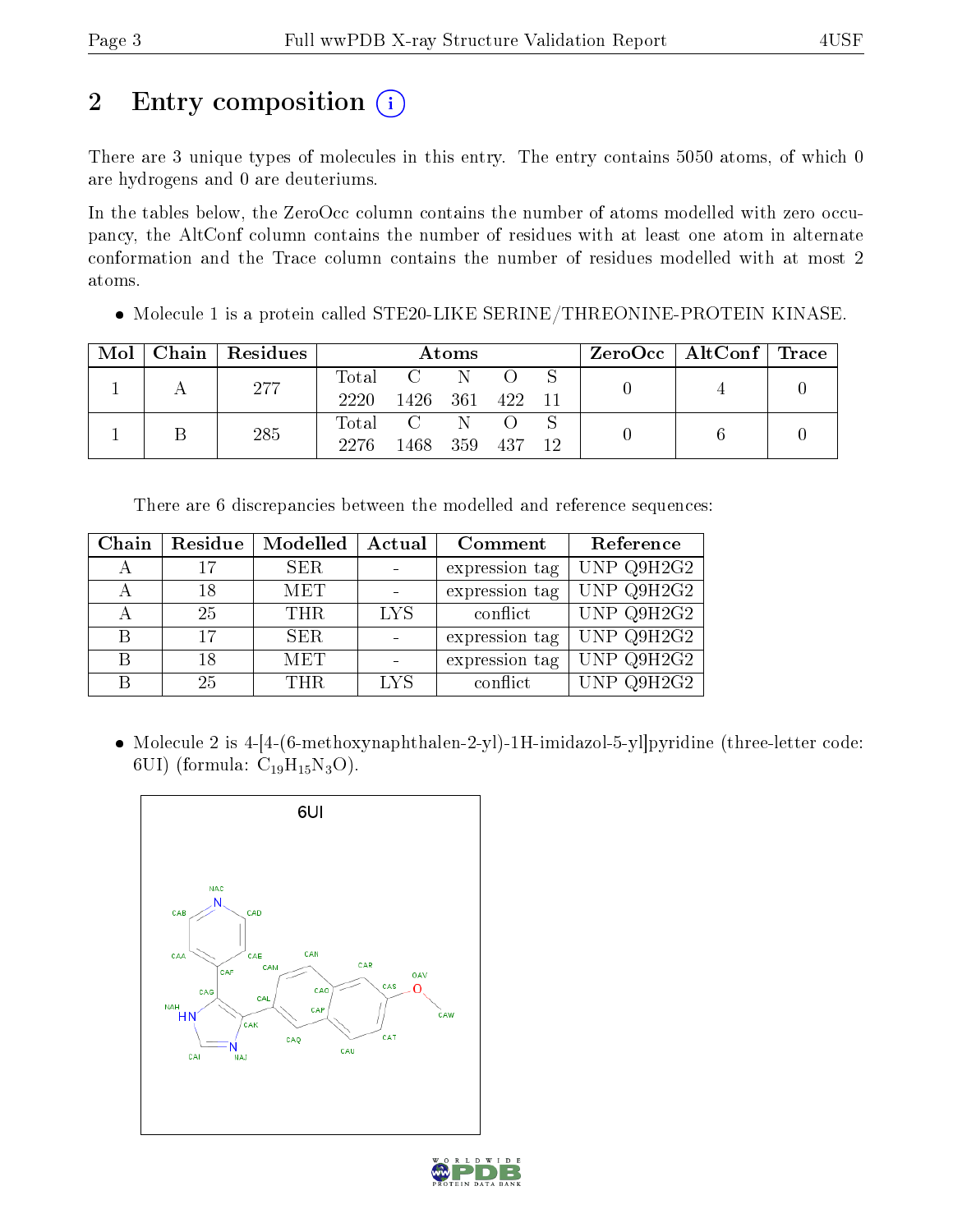|  | $\text{Mol}$   Chain   Residues | Atoms       |    |  |  | $ZeroOcc \mid AltConf \mid$ |  |
|--|---------------------------------|-------------|----|--|--|-----------------------------|--|
|  |                                 | Total C N O |    |  |  |                             |  |
|  |                                 | 23 19 3 1   |    |  |  |                             |  |
|  |                                 | Total C N O |    |  |  |                             |  |
|  |                                 | 23          | 19 |  |  |                             |  |

 $\bullet\,$  Molecule 3 is water.

| Mol | $\vert$ Chain $\vert$ Residues | Atoms               | ZeroOcc   AltConf |
|-----|--------------------------------|---------------------|-------------------|
|     | 244                            | Total<br>244<br>244 |                   |
|     | 264                            | Total<br>264<br>264 |                   |

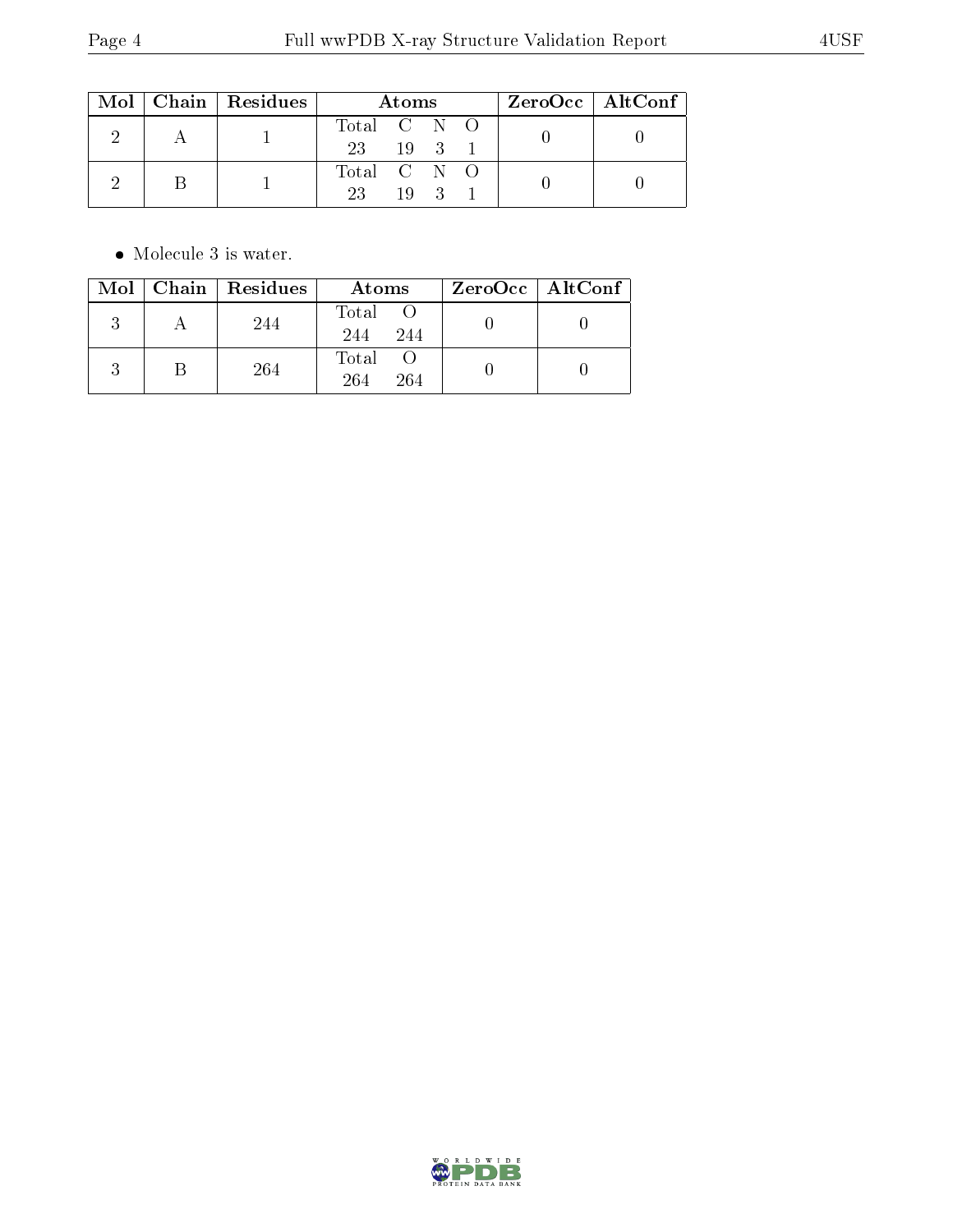# 3 Residue-property plots  $(i)$

These plots are drawn for all protein, RNA and DNA chains in the entry. The first graphic for a chain summarises the proportions of the various outlier classes displayed in the second graphic. The second graphic shows the sequence view annotated by issues in geometry and electron density. Residues are color-coded according to the number of geometric quality criteria for which they contain at least one outlier: green  $= 0$ , yellow  $= 1$ , orange  $= 2$  and red  $= 3$  or more. A red dot above a residue indicates a poor fit to the electron density (RSRZ  $> 2$ ). Stretches of 2 or more consecutive residues without any outlier are shown as a green connector. Residues present in the sample, but not in the model, are shown in grey.

• Molecule 1: STE20-LIKE SERINE/THREONINE-PROTEIN KINASE



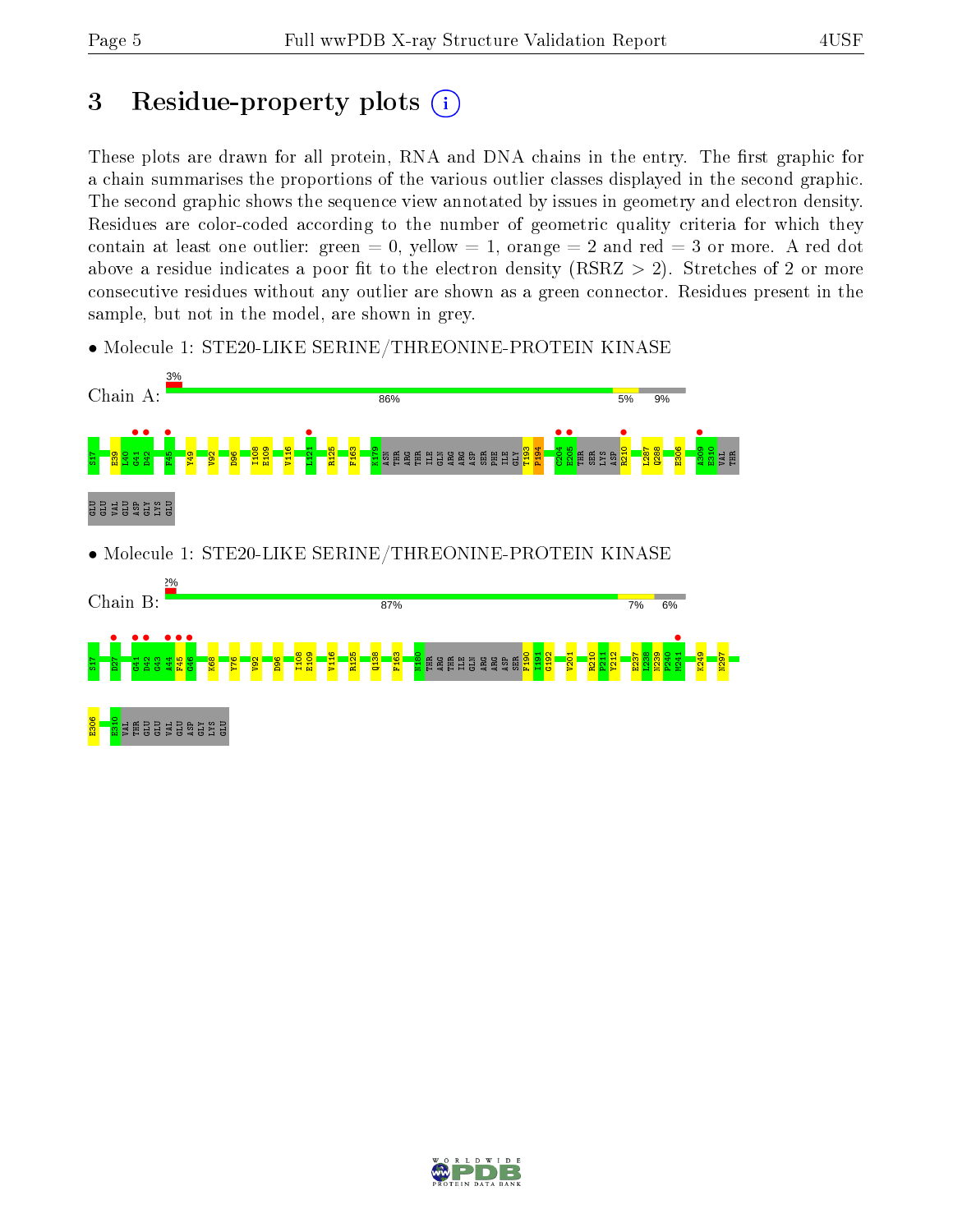## 4 Data and refinement statistics  $(i)$

| Property                                                         | Value                                                               | Source     |
|------------------------------------------------------------------|---------------------------------------------------------------------|------------|
| Space group                                                      | P 2 21 21                                                           | Depositor  |
| Cell constants                                                   | $\overline{49.94\text{\AA}}$ 75.30 $\text{\AA}$ 189.57 $\text{\AA}$ | Depositor  |
| a, b, c, $\alpha$ , $\beta$ , $\gamma$                           | $90.00^{\circ}$ $90.00^{\circ}$<br>$90.00^\circ$                    |            |
| Resolution $(A)$                                                 | $-1.75$<br>94.78                                                    | Depositor  |
|                                                                  | 48.40<br>$-1.75$                                                    | <b>EDS</b> |
| % Data completeness                                              | $\overline{97.6 (94.78-1.75)}$                                      | Depositor  |
| (in resolution range)                                            | $97.6$ $(48.40 - 1.75)$                                             | <b>EDS</b> |
| $R_{merge}$                                                      | 0.07                                                                | Depositor  |
| $\mathrm{R}_{sym}$                                               | (Not available)                                                     | Depositor  |
| $\langle I/\sigma(I) \rangle^{-1}$                               | $2.08$ (at 1.75Å)                                                   | Xtriage    |
| Refinement program                                               | <b>REFMAC 5.8.0073</b>                                              | Depositor  |
|                                                                  | $0.197$ ,<br>0.228                                                  | Depositor  |
| $R, R_{free}$                                                    | $0.205$ ,<br>0.233                                                  | DCC        |
| $R_{free}$ test set                                              | $2839$ reflections $(3.98\%)$                                       | wwPDB-VP   |
| Wilson B-factor $(A^2)$                                          | 22.0                                                                | Xtriage    |
| Anisotropy                                                       | 0.453                                                               | Xtriage    |
| Bulk solvent $k_{sol}(\text{e}/\text{A}^3), B_{sol}(\text{A}^2)$ | $0.33$ , 36.1                                                       | <b>EDS</b> |
| L-test for $\mathrm{twinning}^2$                                 | $< L >$ = 0.48, $< L2 >$ = 0.31                                     | Xtriage    |
| Estimated twinning fraction                                      | No twinning to report.                                              | Xtriage    |
| $F_o, F_c$ correlation                                           | 0.95                                                                | <b>EDS</b> |
| Total number of atoms                                            | 5050                                                                | wwPDB-VP   |
| Average B, all atoms $(A^2)$                                     | 31.0                                                                | wwPDB-VP   |

Xtriage's analysis on translational NCS is as follows: The largest off-origin peak in the Patterson function is  $6.35\%$  of the height of the origin peak. No significant pseudotranslation is detected.

<sup>&</sup>lt;sup>2</sup>Theoretical values of  $\langle |L| \rangle$ ,  $\langle L^2 \rangle$  for acentric reflections are 0.5, 0.333 respectively for untwinned datasets, and 0.375, 0.2 for perfectly twinned datasets.



<span id="page-5-1"></span><span id="page-5-0"></span><sup>1</sup> Intensities estimated from amplitudes.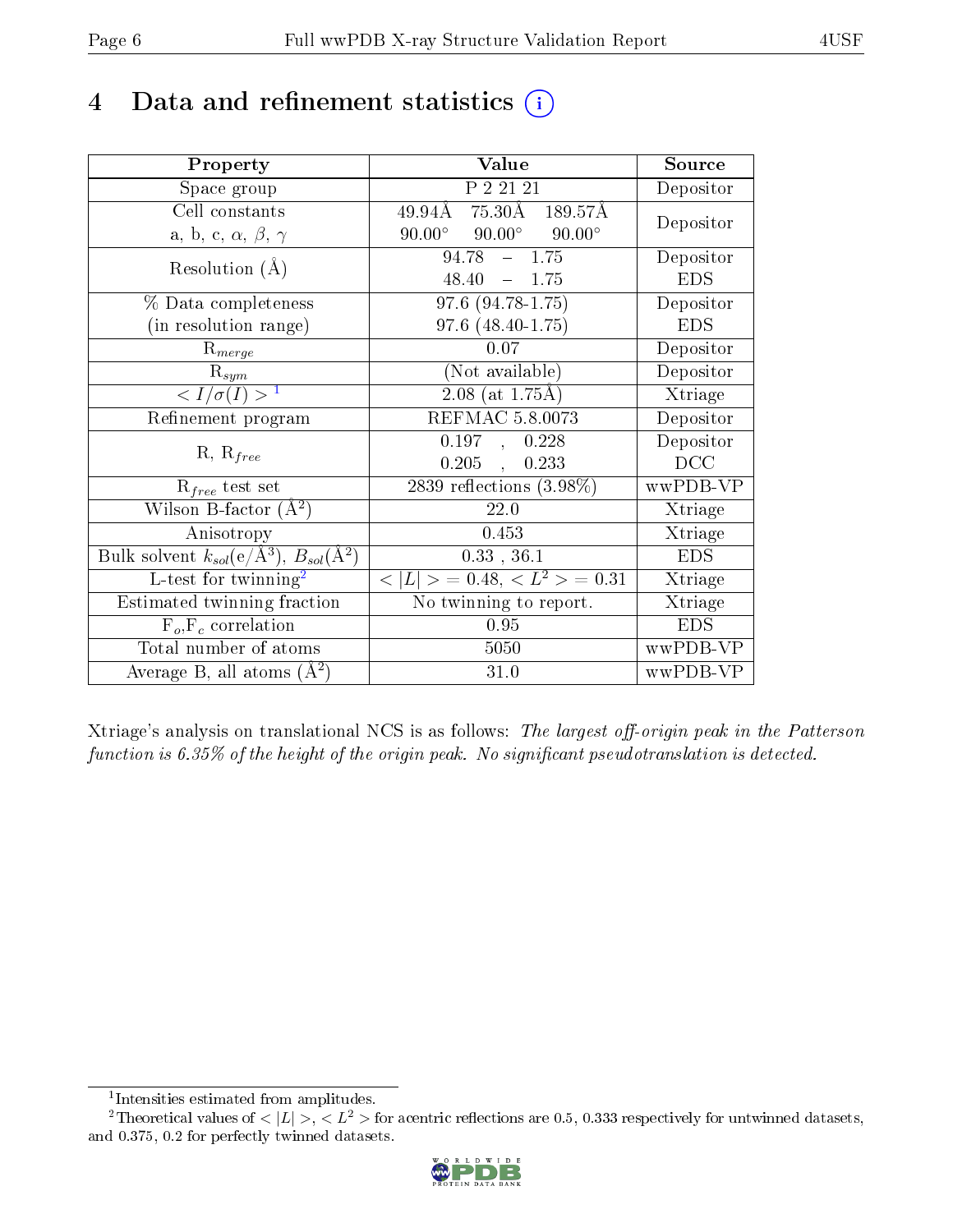# 5 Model quality  $(i)$

### 5.1 Standard geometry (i)

Bond lengths and bond angles in the following residue types are not validated in this section: 6UI

The Z score for a bond length (or angle) is the number of standard deviations the observed value is removed from the expected value. A bond length (or angle) with  $|Z| > 5$  is considered an outlier worth inspection. RMSZ is the root-mean-square of all Z scores of the bond lengths (or angles).

| Mol | Chain |             | Bond lengths    | Bond angles |             |  |
|-----|-------|-------------|-----------------|-------------|-------------|--|
|     |       | <b>RMSZ</b> | $\# Z  > 5$     | RMSZ        | $\# Z  > 5$ |  |
|     |       | 0.50        | 0/2280          | 0.66        | 0/3095      |  |
|     | R     | 0.54        | 0/2345          | 0.67        | 0/3190      |  |
| AH  | АH    | 0.52        | $^{\prime}4625$ | 0.66        | 0/6285      |  |

There are no bond length outliers.

There are no bond angle outliers.

There are no chirality outliers.

There are no planarity outliers.

### $5.2$  Too-close contacts  $(i)$

In the following table, the Non-H and H(model) columns list the number of non-hydrogen atoms and hydrogen atoms in the chain respectively. The H(added) column lists the number of hydrogen atoms added and optimized by MolProbity. The Clashes column lists the number of clashes within the asymmetric unit, whereas Symm-Clashes lists symmetry related clashes.

| Mol |     |      | $\vert$ Chain $\vert$ Non-H $\vert$ H(model) $\vert$ H(added) |      |    | $\text{Classes} \mid \text{Symm-Class}$ |
|-----|-----|------|---------------------------------------------------------------|------|----|-----------------------------------------|
|     |     | 2220 |                                                               | 2193 |    |                                         |
|     | В   | 2276 |                                                               | 2217 |    |                                         |
| ച   |     | 23   |                                                               | 15   |    |                                         |
|     | Β   | 23   |                                                               | 15   |    |                                         |
| ച   |     | 244  |                                                               |      |    |                                         |
| ົ   | Β   | 264  |                                                               |      |    |                                         |
|     | Αll | 5050 |                                                               | 4440 | 23 |                                         |

The all-atom clashscore is defined as the number of clashes found per 1000 atoms (including hydrogen atoms). The all-atom clashscore for this structure is 3.

All (23) close contacts within the same asymmetric unit are listed below, sorted by their clash

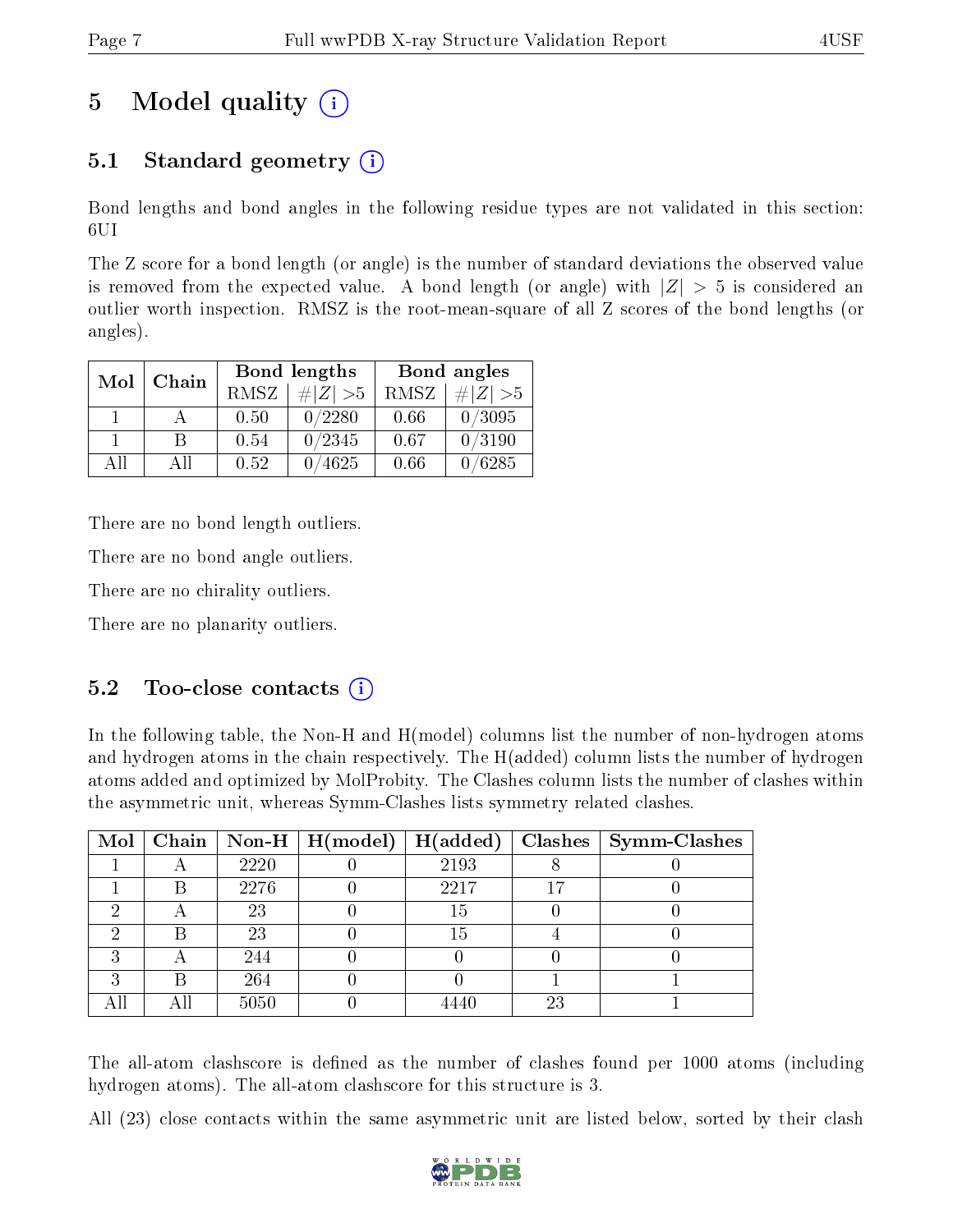magnitude.

| Atom-1             | Atom-2              | Interatomic       | Clash         |
|--------------------|---------------------|-------------------|---------------|
|                    |                     | distance $(A)$    | overlap $(A)$ |
| 1:B:201:VAL:HG13   | 1:B:210:ARG:CG      | 2.32              | 0.60          |
| 1:B:201:VAL:HG13   | 1:B:210:ARG:HG2     | 1.84              | 0.59          |
| 1: B:68: LYS:CD    | 3:B:2054:HOH:O      | 2.52              | 0.57          |
| 1:B:45:PHE:CD1     | 2:B:700:6UI:HAI     | 2.45              | 0.51          |
| 1:B:45:PHE:CE1     | 2:B:700:6UI:CAI     | 2.94              | 0.51          |
| 1:A:288[A]:GLN:NE2 | 1:B:237:GLU:CD      | 2.64              | 0.50          |
| 1:B:92[A]:VAL:HG21 | 1:B:108:ILE:HD12    | 1.94              | 0.50          |
| 1: A:92: VAL:HG22  | 1: A:109: GLU:HG2   | 1.94              | 0.49          |
| 1:B:45:PHE:CE1     | 2:B:700:6UI:HAI     | 2.48              | 0.49          |
| 1: A:92: VAL: HG21 | 1: A:108: ILE: HD12 | 1.95              | 0.49          |
| 1:B:138:GLN:NE2    | 1:B:297[B]:ASN:OD1  | 2.39              | 0.49          |
| 1:B:92[A]:VAL:HG22 | 1:B:109:GLU:HG2     | 1.96              | 0.48          |
| 1:B:76[B]:TYR:HH   | 1:B:190:PHE:HE2     | 1.62              | 0.47          |
| 1:A:287:LEU:HD13   | 1:B:237:GLU:HB2     | 1.97              | 0.47          |
| 1: A:39: GLU: HG2  | 1:A:49:TYR:CE1      | 2.50              | 0.47          |
| 1:B:192:GLY:HA3    | 1:B:212:TYR:OH      | 2.16              | 0.45          |
| 1:B:45:PHE:CD1     | 2:B:700:6UI:CAI     | 3.01              | 0.44          |
| 1:B:116:VAL:HG22   | 1:B:163:PHE:CZ      | 2.53              | 0.43          |
| 1:B:125:ARG:NH2    | 1:B:306:GLU:OE1     | 2.44              | 0.43          |
| 1: A: 193: THR: HA | 1:A:194:PRO:HD3     | 1.76              | 0.42          |
| 1: A:116: VAL:HG22 | 1:A:163:PHE:CZ      | 2.54              | 0.42          |
| 1:A:125:ARG:HH22   | 1: A: 306: GLU: CD  | $\overline{2.23}$ | 0.41          |

All (1) symmetry-related close contacts are listed below. The label for Atom-2 includes the symmetry operator and encoded unit-cell translations to be applied.

| Atom-1 | Atom-2                                   | Interatomic<br>distance $(A)$ | 7lash.<br>overlap $(A)$ |
|--------|------------------------------------------|-------------------------------|-------------------------|
|        | $3:B:2050:HOH:O   3:B:2179:HOH:O 3 555 $ | 2.12                          | 1.08                    |

### 5.3 Torsion angles (i)

#### 5.3.1 Protein backbone (i)

In the following table, the Percentiles column shows the percent Ramachandran outliers of the chain as a percentile score with respect to all X-ray entries followed by that with respect to entries of similar resolution.

The Analysed column shows the number of residues for which the backbone conformation was analysed, and the total number of residues.

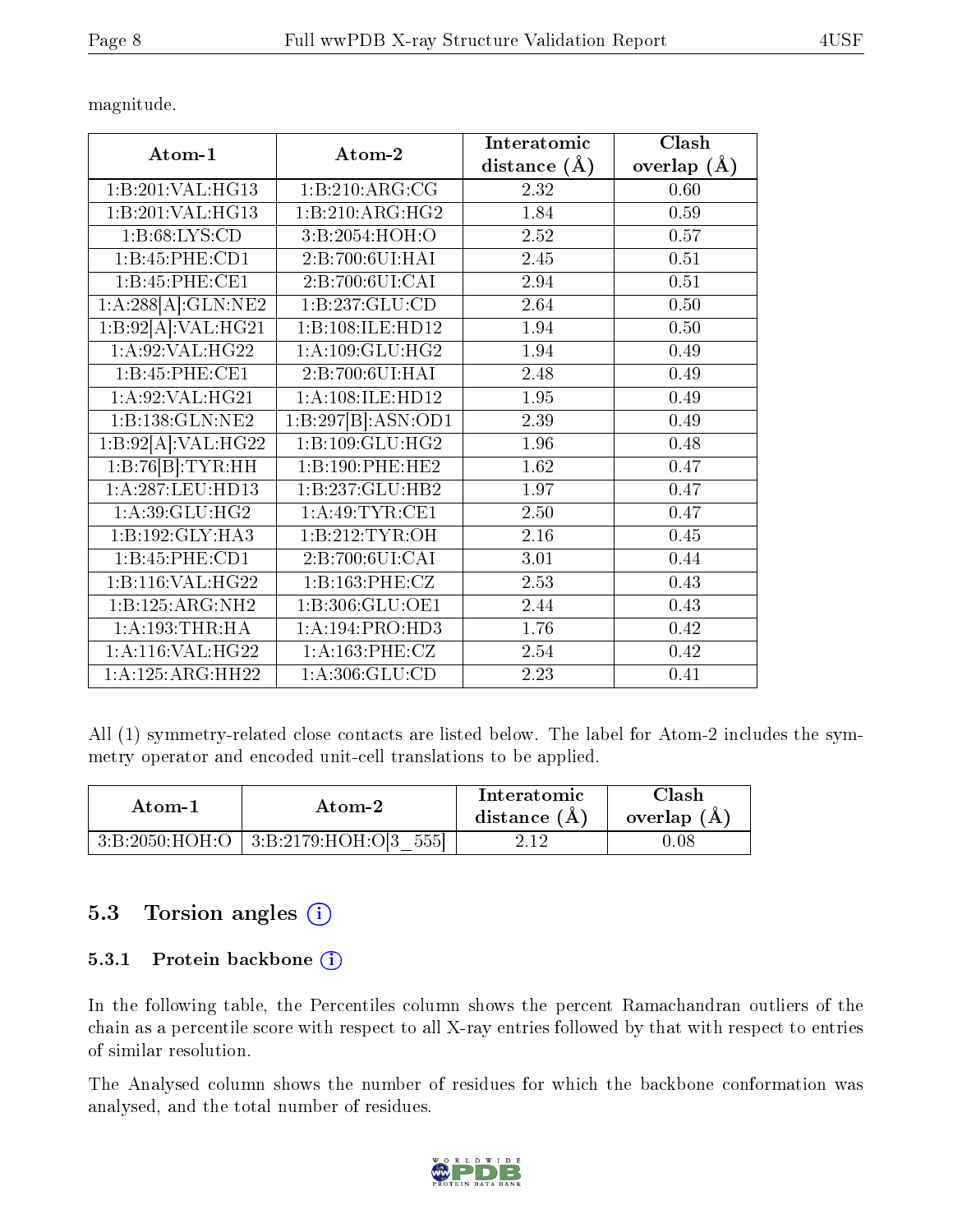| Mol | Chain | Analysed         | Favoured    |           | Allowed   Outliers | Percentiles            |
|-----|-------|------------------|-------------|-----------|--------------------|------------------------|
|     |       | $275/304(90\%)$  | $268(98\%)$ | $7(2\%)$  |                    | 100 100                |
|     |       | $287/304(94\%)$  | $282(98\%)$ | $5(2\%)$  |                    | $\parallel$ 100<br>100 |
| All | All   | $562/608$ (92\%) | 550 (98%)   | $12(2\%)$ |                    | 100   100              |

There are no Ramachandran outliers to report.

#### 5.3.2 Protein sidechains  $(i)$

In the following table, the Percentiles column shows the percent sidechain outliers of the chain as a percentile score with respect to all X-ray entries followed by that with respect to entries of similar resolution.

The Analysed column shows the number of residues for which the sidechain conformation was analysed, and the total number of residues.

| Mol | Chain | Analysed         | Rotameric   Outliers |          | Percentiles |  |  |
|-----|-------|------------------|----------------------|----------|-------------|--|--|
|     |       | $242/269$ (90\%) | 239 $(99\%)$         | $3(1\%)$ | 56<br>71    |  |  |
|     |       | $244/269$ (91\%) | 241 $(99\%)$         | $3(1\%)$ | 56<br>71    |  |  |
| All | All   | $486/538(90\%)$  | 480 $(99\%)$         | 6 $(1%)$ | 56<br>69    |  |  |

All (6) residues with a non-rotameric sidechain are listed below:

| Mol | Chain | Res | <b>Type</b>          |
|-----|-------|-----|----------------------|
|     |       | 96  | $\overline{\rm ASP}$ |
|     |       | 194 | <b>PRO</b>           |
|     |       | 210 | $\rm{ARG}$           |
|     | R     | 96  | ASP                  |
|     |       | 239 | <b>ASN</b>           |
|     |       | 249 | LYS                  |

Some sidechains can be flipped to improve hydrogen bonding and reduce clashes. There are no such sidechains identified.

#### 5.3.3 RNA (i)

There are no RNA molecules in this entry.

### 5.4 Non-standard residues in protein, DNA, RNA chains (i)

There are no non-standard protein/DNA/RNA residues in this entry.

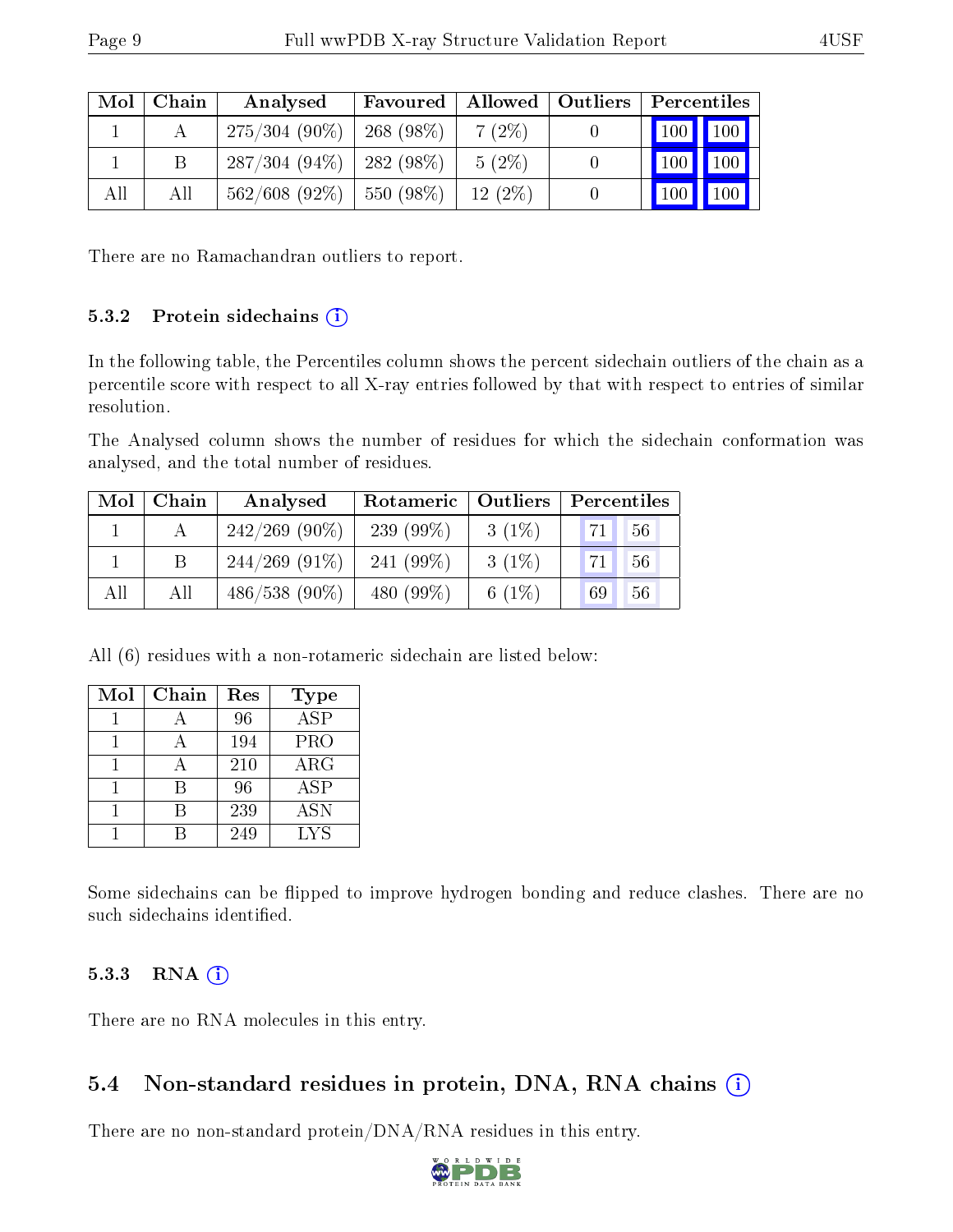#### 5.5 Carbohydrates (i)

There are no carbohydrates in this entry.

### 5.6 Ligand geometry  $(i)$

2 ligands are modelled in this entry.

In the following table, the Counts columns list the number of bonds (or angles) for which Mogul statistics could be retrieved, the number of bonds (or angles) that are observed in the model and the number of bonds (or angles) that are defined in the Chemical Component Dictionary. The Link column lists molecule types, if any, to which the group is linked. The Z score for a bond length (or angle) is the number of standard deviations the observed value is removed from the expected value. A bond length (or angle) with  $|Z| > 2$  is considered an outlier worth inspection. RMSZ is the root-mean-square of all Z scores of the bond lengths (or angles).

| Mol | $\mid$ Chain $\mid$ | $\vert$ Res | Link | Bond lengths |            |      | Bond angles |          |          |                           |
|-----|---------------------|-------------|------|--------------|------------|------|-------------|----------|----------|---------------------------|
|     | Type                |             |      |              | Counts     | RMSZ | # $ Z  > 2$ | Counts   | RMSZ     | Z                         |
|     | 6U1                 |             | 700  |              | 22, 26, 26 | 3.87 | 5(22%)      | 31,36,36 | $1.21\,$ | $(9\%)$<br>3 <sup>1</sup> |
|     | 6U1                 |             | 700  |              | 22, 26, 26 | 3.57 | $4(18\%)$   | 31,36,36 | 1.14     | (4 (12%)                  |

In the following table, the Chirals column lists the number of chiral outliers, the number of chiral centers analysed, the number of these observed in the model and the number defined in the Chemical Component Dictionary. Similar counts are reported in the Torsion and Rings columns. '-' means no outliers of that kind were identified.

| Mol |      |     |                | $\vert$ Type   Chain   Res   Link   Chirals | <b>Torsions</b>                                                                                                              | Rings |
|-----|------|-----|----------------|---------------------------------------------|------------------------------------------------------------------------------------------------------------------------------|-------|
|     | -6UI | 700 | $\sim 10^{-1}$ | <b>Contract Contract</b>                    | $2/10/10/10$   $0/4/4/4$                                                                                                     |       |
|     |      | 700 | $\sim$         |                                             | $\left( \frac{4}{10} \frac{1}{10} \right) \left( \frac{1}{10} \right) \left( \frac{1}{4} \right) \left( \frac{4}{4} \right)$ |       |

All (9) bond length outliers are listed below:

| Mol            | Chain | Res | Type            | Atoms   | Z        | Observed $(A)$ | Ideal(A) |
|----------------|-------|-----|-----------------|---------|----------|----------------|----------|
| $\overline{2}$ | Β     | 700 | 6UI             | CAL-CAK | $-12.42$ | 1.35           | 1.49     |
| $\overline{2}$ | Β     | 700 | 6UI             | CAF-CAG | $-12.00$ | 1.35           | 1.49     |
| 2              | А     | 700 | 6UI             | CAL-CAK | $-11.16$ | 1.36           | 1.49     |
| $\overline{2}$ | А     | 700 | 6UI             | CAF-CAG | $-11.03$ | 1.36           | 1.49     |
| $\overline{2}$ | А     | 700 | 6UI             | CAG-CAK | $-2.75$  | 1.37           | 1.44     |
| 2              | В     | 700 | 6UI             | CAG-CAK | $-2.65$  | 1.37           | 1.44     |
| $\overline{2}$ | А     | 700 | 6UI             | CAN-CAM | 2.43     | 1.41           | 1.36     |
| 2              | Β     | 700 | 6UI             | CAD-NAC | 2.27     | 1.40           | 1.33     |
| $\overline{2}$ | В     | 700 | 6 <sub>UI</sub> | CAB-NAC | 2.19     | 1.40           | 1.33     |

All (7) bond angle outliers are listed below:

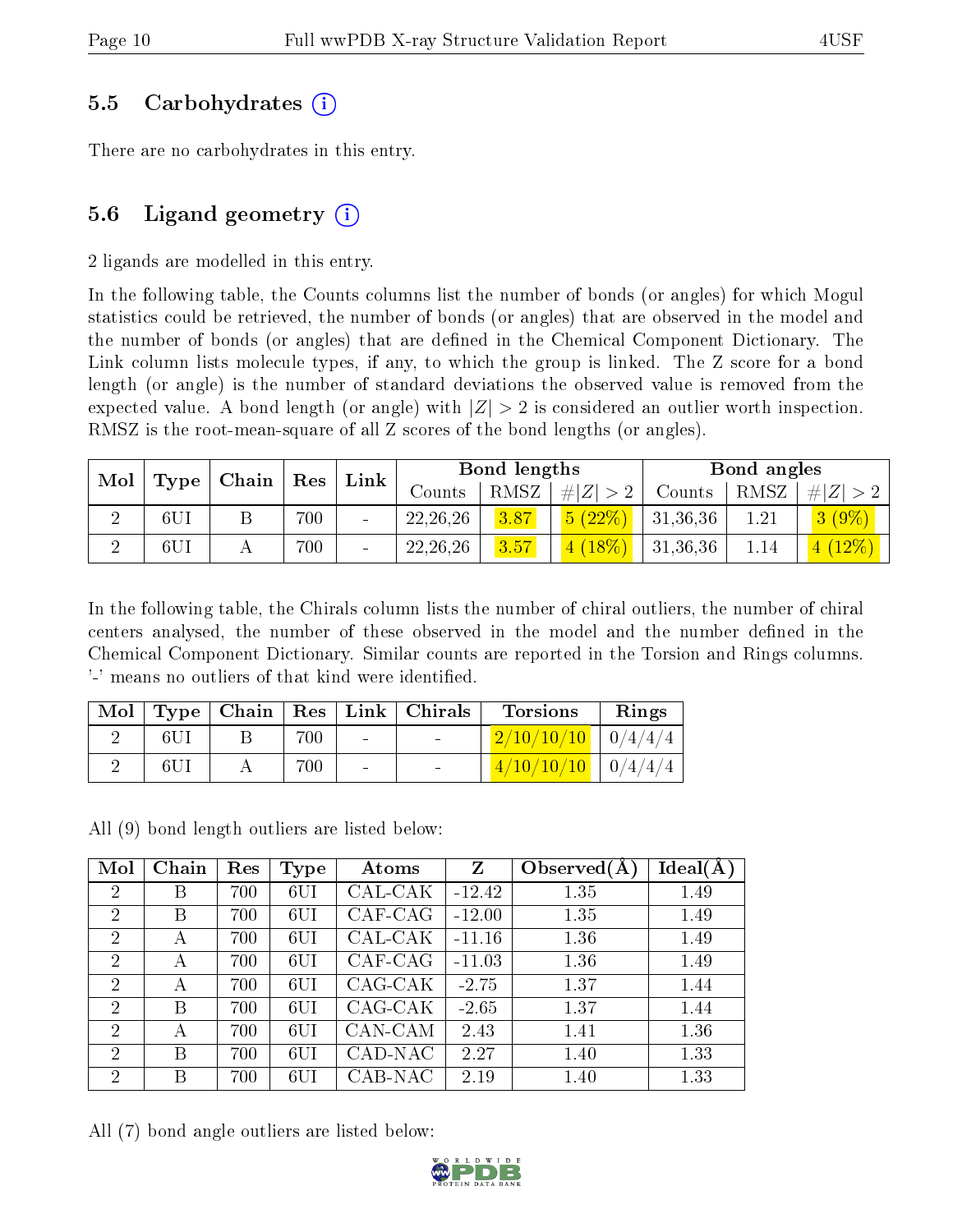| Mol            | Chain | Res | Type | Atoms       | Z       | Observed $\binom{o}{c}$ | Ideal $(^\circ)$ |
|----------------|-------|-----|------|-------------|---------|-------------------------|------------------|
| 2              | А     | 700 | 6UI  | CAI-NAJ-CAK | 2.53    | 107.80                  | 102.99           |
| $\mathcal{D}$  | В     | 700 | 6UI  | CAK-CAG-NAH | $-2.49$ | 107.05                  | 113.76           |
| $\mathcal{D}$  | А     | 700 | 6UI  | CAK-CAG-NAH | $-2.45$ | 107.14                  | 113.76           |
| 2              | А     | 700 | 6UI  | CAI-NAH-CAG | 2.45    | 107.66                  | 102.99           |
| 2              | В     | 700 | 6UI  | CAI-NAH-CAG | 2.31    | 107.38                  | 102.99           |
| $\overline{2}$ | А     | 700 | 6UI  | CAG-CAK-NAJ | $-2.24$ | 107.72                  | 113.76           |
| $\overline{2}$ | В     | 700 | 6UI  | CAA-CAB-NAC | $-2.20$ | 119.79                  | 123.62           |

There are no chirality outliers.

All (6) torsion outliers are listed below:

| Mol           | Chain        | Res | Type             | Atoms           |
|---------------|--------------|-----|------------------|-----------------|
| 2             | R            | 700 | $6$ UI           | NAJ-CAK-CAL-CAQ |
| $\mathcal{D}$ | $\mathbf{A}$ | 700 | 6UI              | CAR-CAS-OAV-CAW |
| 2             | R            | 700 | 6UI              | NAJ-CAK-CAL-CAM |
| $\mathcal{D}$ | $\mathbf{A}$ | 700 | 6UI              | CAT-CAS-OAV-CAW |
| 2             | $\Delta$     | 700 | 6 <sup>U</sup> 1 | NAJ-CAK-CAL-CAQ |
| 2             |              | 700 | 6UI              | NAJ-CAK-CAL-CAM |

There are no ring outliers.

1 monomer is involved in 4 short contacts:

|  |           | $\lceil \text{Mol} \rceil$ Chain   Res   Type   Clashes   Symm-Clashes |
|--|-----------|------------------------------------------------------------------------|
|  | 700   6UI |                                                                        |

The following is a two-dimensional graphical depiction of Mogul quality analysis of bond lengths, bond angles, torsion angles, and ring geometry for all instances of the Ligand of Interest. In addition, ligands with molecular weight > 250 and outliers as shown on the validation Tables will also be included. For torsion angles, if less then 5% of the Mogul distribution of torsion angles is within 10 degrees of the torsion angle in question, then that torsion angle is considered an outlier. Any bond that is central to one or more torsion angles identified as an outlier by Mogul will be highlighted in the graph. For rings, the root-mean-square deviation (RMSD) between the ring in question and similar rings identified by Mogul is calculated over all ring torsion angles. If the average RMSD is greater than 60 degrees and the minimal RMSD between the ring in question and any Mogul-identified rings is also greater than 60 degrees, then that ring is considered an outlier. The outliers are highlighted in purple. The color gray indicates Mogul did not find sufficient equivalents in the CSD to analyse the geometry.

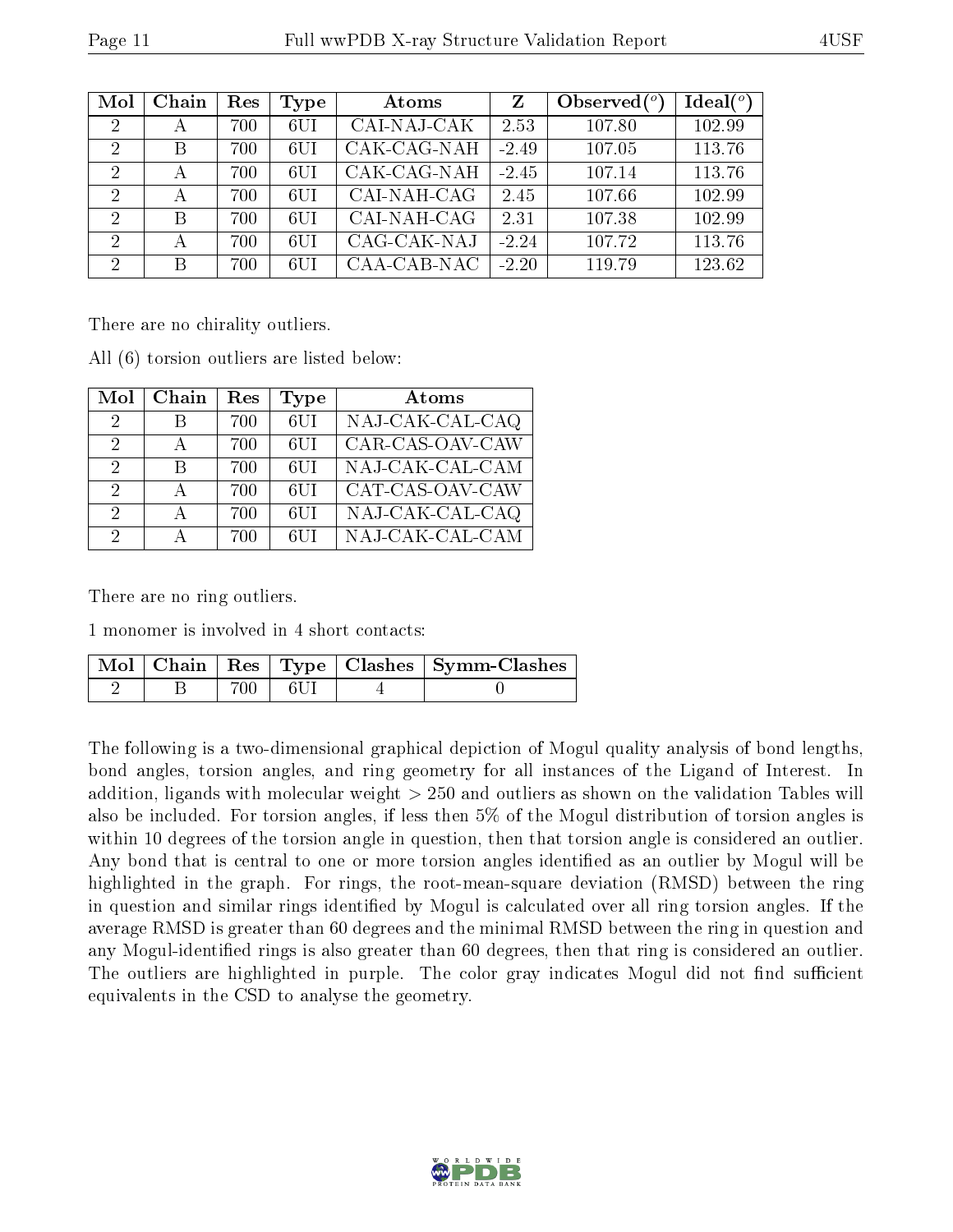

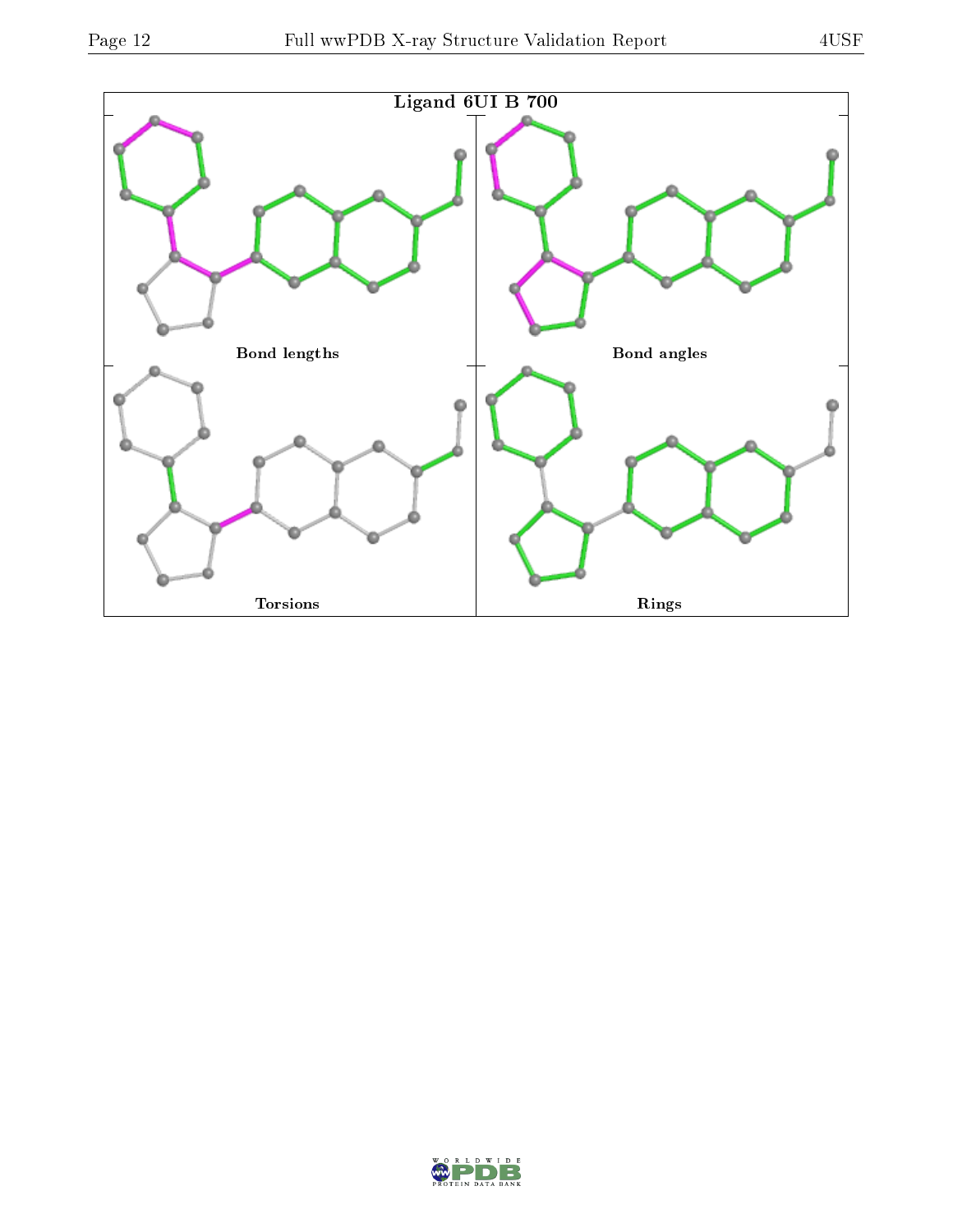

## 5.7 [O](https://www.wwpdb.org/validation/2017/XrayValidationReportHelp#nonstandard_residues_and_ligands)ther polymers (i)

There are no such residues in this entry.

### 5.8 Polymer linkage issues (i)

There are no chain breaks in this entry.

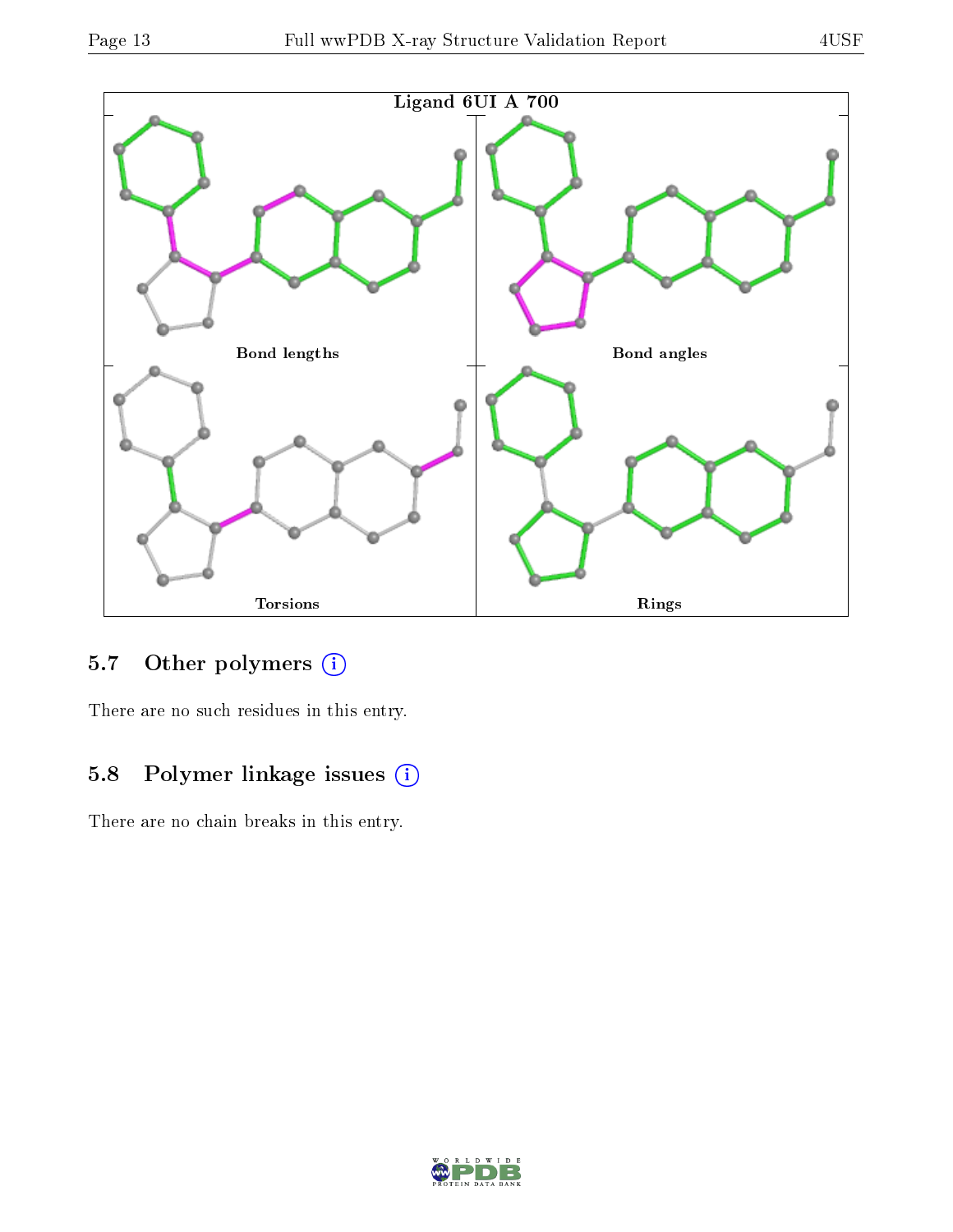## 6 Fit of model and data  $(i)$

### 6.1 Protein, DNA and RNA chains  $(i)$

In the following table, the column labelled  $#RSRZ> 2'$  contains the number (and percentage) of RSRZ outliers, followed by percent RSRZ outliers for the chain as percentile scores relative to all X-ray entries and entries of similar resolution. The OWAB column contains the minimum, median,  $95<sup>th</sup>$  percentile and maximum values of the occupancy-weighted average B-factor per residue. The column labelled ' $Q< 0.9$ ' lists the number of (and percentage) of residues with an average occupancy less than 0.9.

| Mol | Chain | Analysed          | $<$ RSRZ $>$ | $\rm \#RSRZ{>}2$               | $\mid$ OWAB(Å <sup>2</sup> ) $\mid$ Q<0.9 $\mid$ |  |
|-----|-------|-------------------|--------------|--------------------------------|--------------------------------------------------|--|
|     |       | $ 277/304(91\%) $ | 0.04         | $\sqrt{57}$<br>$8(2\%)$ 51     | 17, 29, 53, 81                                   |  |
|     |       | 1285/304(93%)     | $-0.01$      | 63 <br>$7(2\%)$ 57             | 16, 27, 52, 86                                   |  |
| All | All   | $562/608$ (92\%)  | 0.01         | $15(2\%)$ 54 60 16, 28, 52, 86 |                                                  |  |

All (15) RSRZ outliers are listed below:

| Mol            | ${\rm Chain}$  | Res     | Type                    | <b>RSRZ</b> |
|----------------|----------------|---------|-------------------------|-------------|
| 1              | В              | 44      | ALA                     | 7.1         |
| $\mathbf{1}$   | B              | 45      | PHE                     | 6.8         |
| $\mathbf{1}$   | B              | 46      | $\overline{\text{GLY}}$ | 6.0         |
| $\mathbf{1}$   | В              | 42      | ASP                     | 5.3         |
| $\mathbf{1}$   | B              | 41      | <b>GLY</b>              | 5.0         |
| $\mathbf{1}$   | А              | 309     | ALA                     | 4.3         |
| $\mathbf{1}$   | $\overline{A}$ | 204     | <b>CYS</b>              | 3.8         |
| $\overline{1}$ | А              | 45      | PHE                     | 3.8         |
| $\mathbf{1}$   | A              | 205     | GLU                     | 3.1         |
| $\overline{1}$ | $\overline{A}$ | 41      | <b>GLY</b>              | 3.1         |
| $\mathbf{1}$   | B              | 241     | MET                     | $2.7\,$     |
| $\mathbf{1}$   | $\overline{A}$ | 42      | <b>ASP</b>              | 2.4         |
| $\mathbf{1}$   | А              | $210\,$ | ${\rm ARG}$             | 2.4         |
| $\mathbf 1$    | Β              | $27\,$  | ASP                     | 2.2         |
| 1              | А              | 121     | LEU                     | 2.1         |

### 6.2 Non-standard residues in protein, DNA, RNA chains (i)

There are no non-standard protein/DNA/RNA residues in this entry.

### 6.3 Carbohydrates  $(i)$

There are no carbohydrates in this entry.

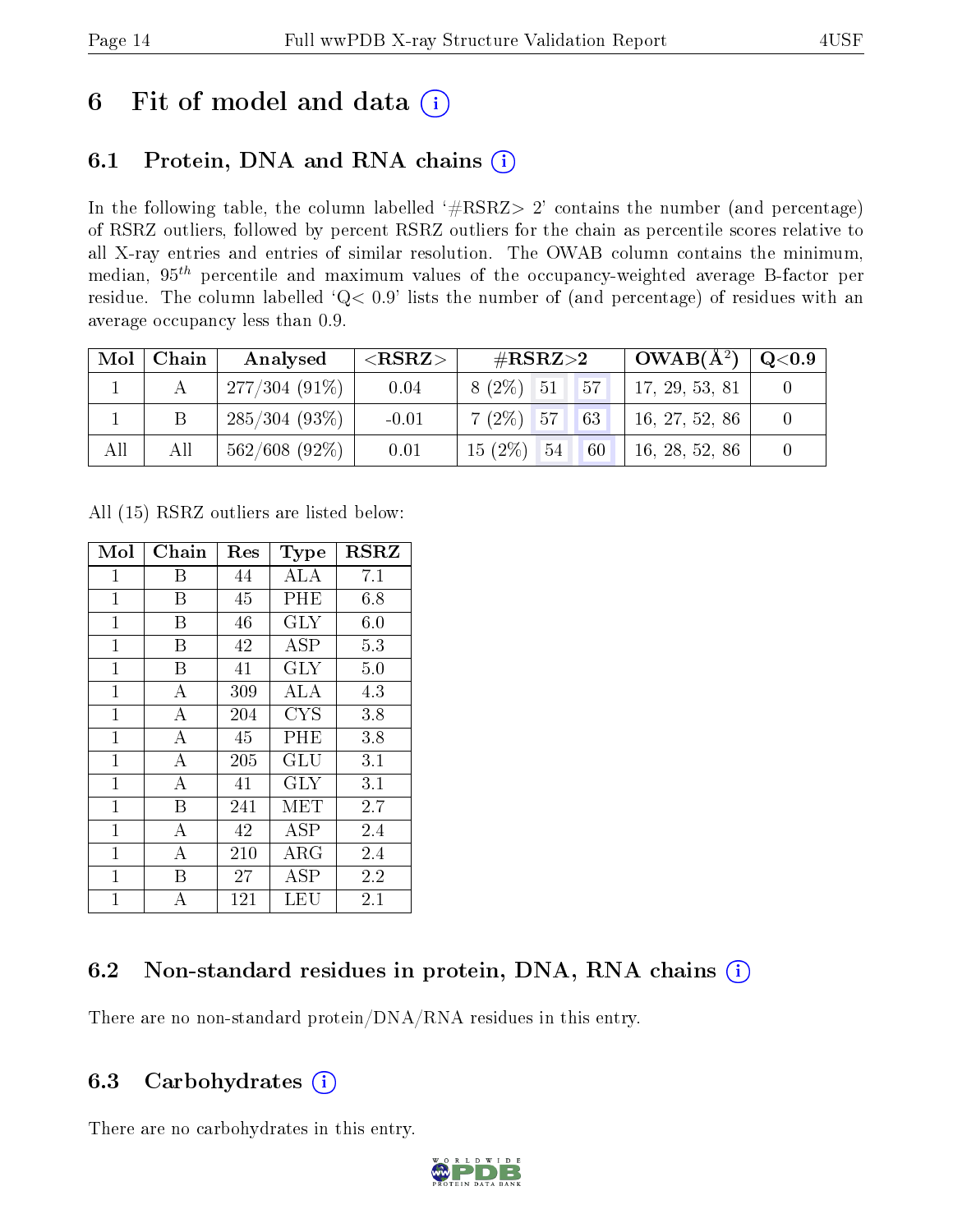### 6.4 Ligands  $(i)$

In the following table, the Atoms column lists the number of modelled atoms in the group and the number defined in the chemical component dictionary. The B-factors column lists the minimum, median,  $95<sup>th</sup>$  percentile and maximum values of B factors of atoms in the group. The column labelled  $Q < 0.9$ ' lists the number of atoms with occupancy less than 0.9.

| Mol | Type <sub>1</sub> | Chain |     | $\mid$ $\mathrm{Res}\mid$ $\mathrm{Atoms}\mid$ | RSCC     |          | $\perp$ RSR $\parallel$ B-factors( $\rm \AA^2)$ ) | $\rm Q\textcolor{black}{<}0.9$ |
|-----|-------------------|-------|-----|------------------------------------------------|----------|----------|---------------------------------------------------|--------------------------------|
|     |                   |       | 700 | 23/23                                          | $0.93\,$ | $0.09\,$ | 20, 22, 32, 37                                    |                                |
|     |                   |       | 700 | 23/23                                          | ${).}93$ |          | 20, 23, 32, 33                                    |                                |

The following is a graphical depiction of the model fit to experimental electron density of all instances of the Ligand of Interest. In addition, ligands with molecular weight  $> 250$  and outliers as shown on the geometry validation Tables will also be included. Each fit is shown from different orientation to approximate a three-dimensional view.